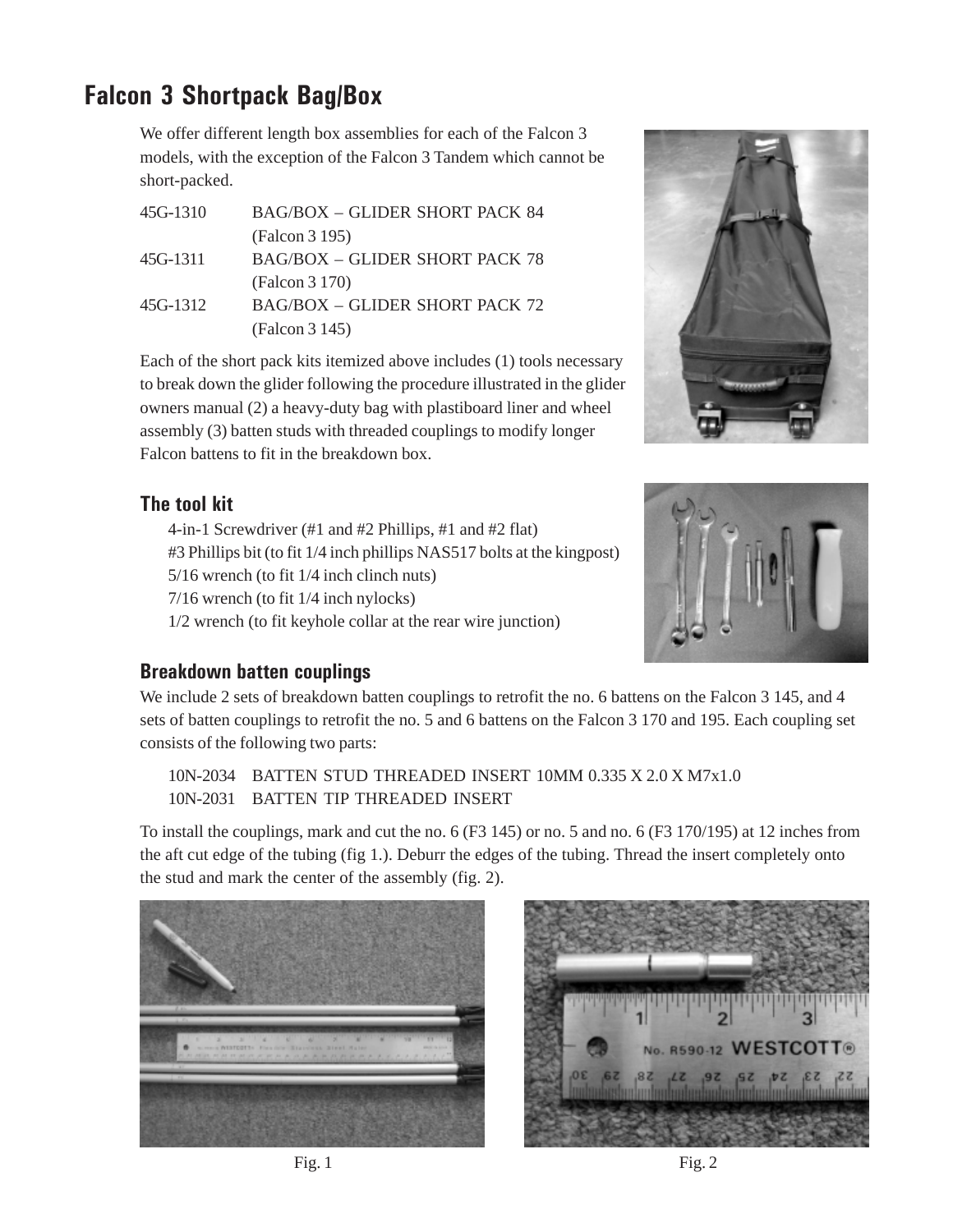Insert the coupling assembly with the stud in the front portion of the batten to the midpoint of the assembled coupling. Mark the batten tubes at positions corresponding to the midpoint of the stud in the front section (about 1/2 inch from the cut edge of the tube) and the midpoint of the threaded insert in the rear tube (about 7/8 inch from the cut edge of the tube). Use a sharp punch to dimple the tubes and secure the coupling. Check the punch indendation at the front batten tip and rear lever assembly as a reference for the punch depth required to secure the coupling. Unscrew the coupling to beak down the batten.

The figures below illustrate positioning the coupling at the tube junction and the punch locations.





## **Bag /Box assembly**

The bag assembly includes the following items:

Heavy-duty ballistic-cloth zippered bag Corrugated plastiboard liner (box) Wheel assembly with fasteners

The plastiboard is scored and folded in 2 places so it can be shipped without oversize charges. When assembled into the box configuration, it fits snugly inside the ballistic cloth bag and provides protection for the airframe on 5 sides. The sail is packed on top of the airframe and protects the airframe on the remaining top side.



Please note: if you choose to install the wheel assembly, and you wish to subsequently fold the box and bag flat, you'll need to remove at least one set of the fasteners on the bottom of the wheel bracket.

Use the following proceedure to install the wheels. Position the plastiboard box evenly inside the bag. The plastiboard has punched holes coresponding to the fasteners that mount the wheel assembly. Use an awl to punch corresponding holes through the bag. The wheels require the following fasteners which we include with the kit.

- (2) 5mm screw x 20mm PHP .8 pitch
- (2) 5mm screw x 16mm PHP .8 pitch
- (2) 4mm screw x 14mm PHP .7 pitch
- (4) 4mm fender washer
- (4) 5mm fender washer
- (4) 5mm nyloc
- (2) 4mm nyloc